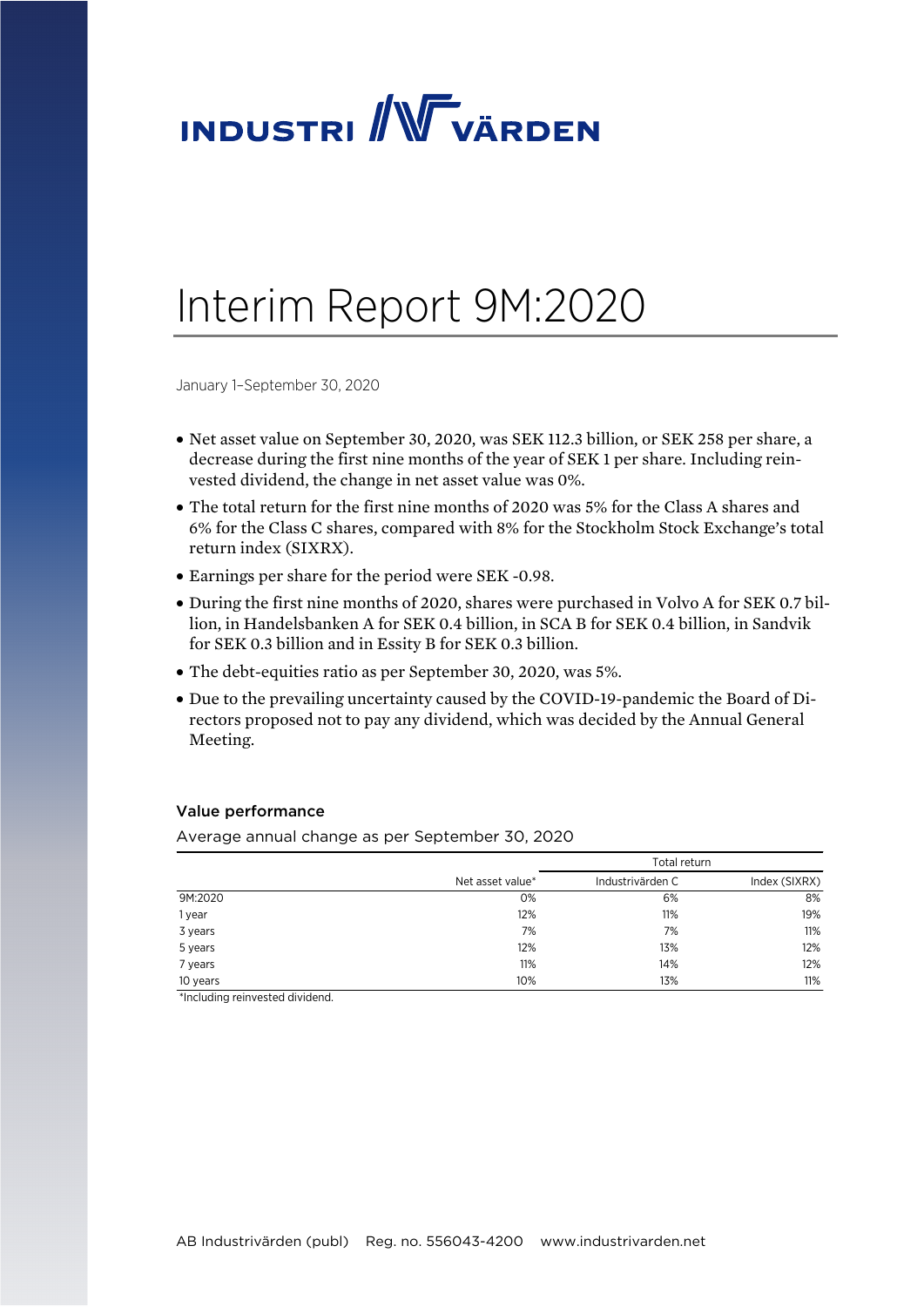# CEO's message

The first nine months of the year were largely characterized by the COVID-19-pandemic and its effects. Sweeping measures have been taken in order to reduce the spread of the infection, which has affected society and the economy, albeit with shifting impacts both geographically and among various sectors. During the past quarter, several of the larger economies have been in a recovery phase of the real economy, albeit with large variations between various sectors of the economy. However, the pandemic's continued progression and long-term consequences are uncertain. This is reflected not least in high volatility in the stock market, which has been performing erratically since the end of February. Following a very sharp decline in March, the stock market has recovered, and at the end of September the Stockholm Stock Exchange was up 7% since the start of the year. The historically low real interest rates, stimulus measures from central banks and recovery of the real economy have driven asset prices.

On September 30, 2020, net asset value amounted to SEK 112.3 billion, or SEK 258 per share, which is a change of 0% during the first nine months of the year. The total return for Industrivärden's stock during the first nine months was 5% for the Class A shares and 6% for the Class C shares, compared with 8% for the total return index (SIXRX).

Industrivärden's underperformance compared with the market index is mainly attributable to the shareholding in Handelsbanken, which is one of Industrivärden's larger holdings. Its stock has been performing weakly for a longer time-period, which reflects both a tough period for the banking sector as a whole, but also company-specific circumstances. The change process that is being conducted in several areas within Handelsbanken is therefore of great significance.

During this year we have invested approximately SEK 2.0 billion in several of our existing portfolio companies. Purchases were made in Volvo for SEK 0.7 billion, in Handelsbanken for SEK 0.4 billion, in SCA for SEK 0.4 billion, in Sandvik for SEK 0.3 billion and in Essity for SEK 0.3 billion. Against the background of the uncertainty caused by the COVID-19-pandemic, the Annual General Meetings in a number of the portfolio companies have decided to not pay any dividend. Ericsson, however, decided at the Annual General Meeting to pay dividend and the Boards' of Essity and Skanska have proposed Extraordinary General Meetings to decide on dividend. The debt-equities ratio in Industrivärden at the end of the period was 5%.

The portfolio companies are active in widely varying industries, and the COVID-19-pandemic has affected them in different ways. It is clear that the measures taken in recent years to achieve greater operational flexibility and financial strength have been important in the situation that has arisen. The pandemic has also come to accelerate the transformation in several areas, such as digitalization and sus-

tainability. This trend is being driven by the companies' concrete customer and market needs, but also by higher demands placed on them by regulators and capital market actors. In this respect, Industrivärden plays an important role as a long-term committed and active owner. A long-term perspective with enduring solutions is a precondition for creating sustainable shareholder value over time.

At the same time that our portfolio companies are adapting to more short-term, unforeseen changes in their operating environments, they continue to develop their businesses based on long-term strategies. Here I can mention a few examples of important development steps that were taken by some of our portfolio companies during the past quarter.

The portfolio companies are working with resolve to come up with sustainable solutions that create value added. Volvo can show numerous examples of its development of electric drivelines and vehicles, including fire trucks, refuse vehicles and heavy-duty trucks, which are contributing to reduced emissions and quieter operation.

To intensify the adaptation to changed customer behavior, Handelsbanken is accelerating the pace of its digital development, consolidating its forces to a fewer number of branches and cutting costs. These are important steps for developing and strengthening the bank's positions and leading customer satisfaction.

During the third quarter Ericsson agreed to acquire the US firm Cradlepoint for approximately SEK 10 billion. As a market leader in Wireless Edge WAN enterprise solutions, Cradlepoint supports Ericsson's strategy to take market shares in the rapidly growing 5G enterprise segment.

Against the background of the declining publication paper market, SCA has decided to discontinue its production in this area and instead invest further in chemically pre-treated thermo-mechanical pulp (CTMP).

The world's first pilot plant for fossil-free sponge iron has now been started in Luleå as part of the HYBRIT project. SSAB is one of the owners and financiers of the HYBRIT project, which aims to achieve fossil-free steel production.

Our portfolio companies have well-managed businesses with strong market positions, proven development capacity and long-term engaged owners. All in all this creates a solid foundation for competitive shareholder value over time.

#### *Helena Stjernholm*  Chief Executive Officer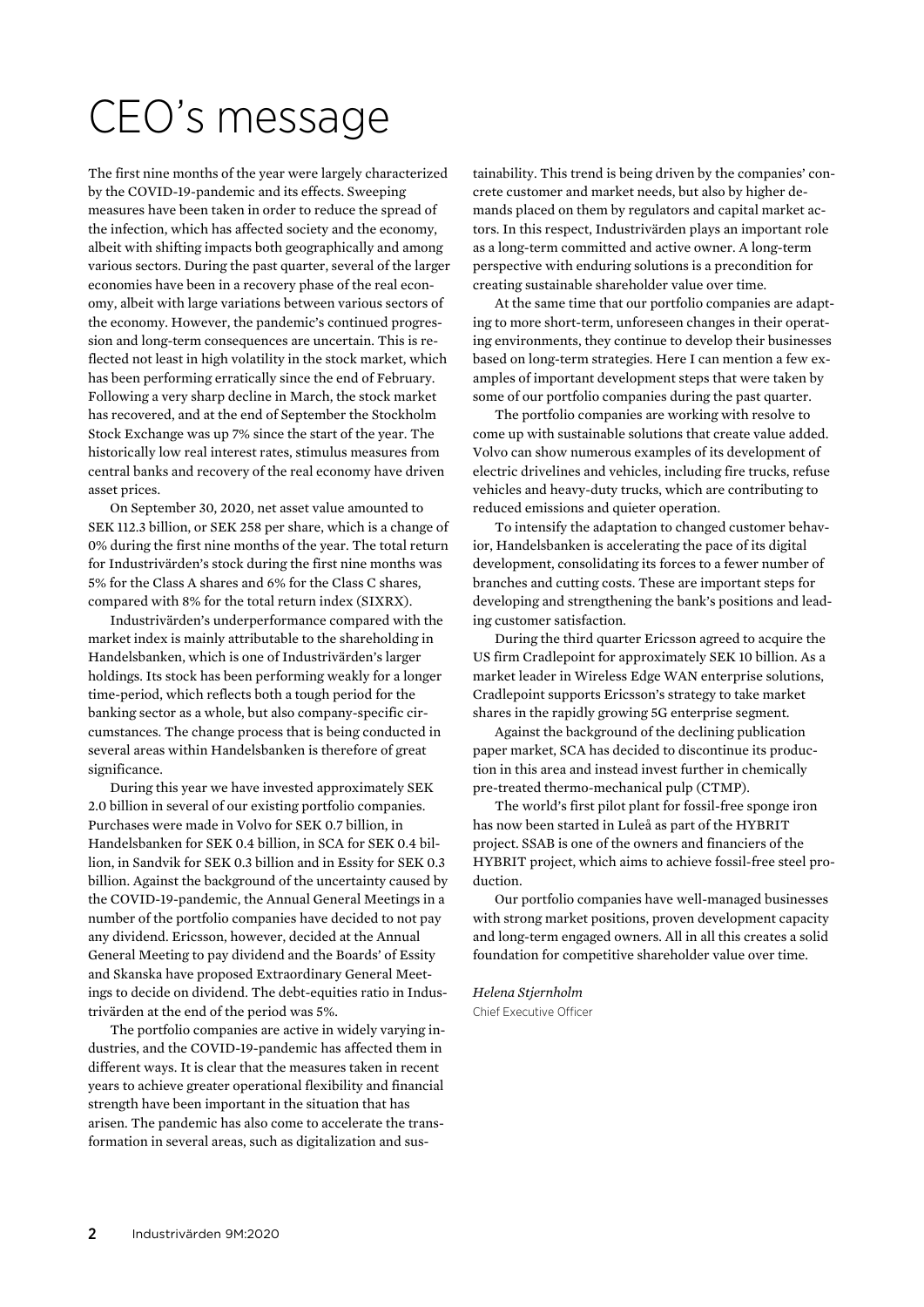# Overview

### Equities portfolio

The equities portfolio is made up of large shareholdings in eight portfolio companies with strong market positions and in which Industrivärden exercises long-term active ownership. A significant share of the equities portfolio is exposed to the industrial equipment, commercial vehicles, banking and consumer products sectors.



# Composition of the equities portfolio and net asset value

|                             | 09/30/2020               |                          |       |                  | 9M:2020   |                      |                        |             |
|-----------------------------|--------------------------|--------------------------|-------|------------------|-----------|----------------------|------------------------|-------------|
|                             |                          | Share of<br>ownership, % |       | Market value     |           |                      | Total return, holdings |             |
| Portfolio companies         | No. of shares            | Capital                  | Votes | <b>SEKM</b>      | SEK/share | Share of<br>value, % | SEK M                  | $\%$        |
| Volvo A<br>Volvo B          | 158,600,000<br>3,600,000 | 8.0                      | 26.1  | 27,565<br>623    | 65        | 24                   | 2,515                  | 10          |
| Sandvik                     | 157,400,000              | 12.5                     | 12.5  | 27,687           | 64        | 23                   | $-1,004$               | $-4$        |
| Essity A<br>Essity B        | 34,000,000<br>33,800,000 | 9.7                      | 29.7  | 10,455<br>10,235 | 48        | 17                   | 244                    |             |
| Handelsbanken A             | 209,400,000              | 10.6                     | 10.7  | 15,772           | 36        | 13                   | $-5,285$               | $-26$       |
| Ericsson A<br>Ericsson B    | 86,052,615<br>1,000,000  | 2.6                      | 15.1  | 9,190<br>98      | 21        | 8                    | 1,945                  | 26          |
| <b>SCA A</b><br><b>SCAB</b> | 33,785,290<br>38,300,000 | 10.3                     | 29.3  | 4,446<br>4,713   | 21        | 8                    | 2,145                  | 32          |
| Skanska A<br>Skanska B      | 12,667,500<br>18,500,000 | 7.4                      | 24.3  | 2,404<br>3,511   | 14        | 5                    | $-683$                 | $-10$       |
| SSAB A                      | 44,334,933               | 4.3                      | 11.8  | 1,325            | 3         |                      | $-131$                 | -9          |
| Other                       |                          |                          |       | 453              |           | 0                    | 6                      |             |
| Equities portfolio          |                          |                          |       | 118,477          | 272       | 100                  | $-249$                 | $\mathbf 0$ |
| Interest-bearing net debt   |                          |                          |       | $-6,161$         | -14       |                      |                        |             |
| Net asset value             |                          |                          |       | 112,316          | 258       |                      |                        |             |
| Debt-equities ratio         |                          |                          |       | 5%               |           |                      |                        |             |

Industrivärden is a long-term asset manager that invests in listed Nordic companies with good value potential. Shareholder value is created through a professional investment operation and active ownership aimed at contributing to the portfolio companies' strategic development and long-term value creation.

For further information, visit www.industrivarden.net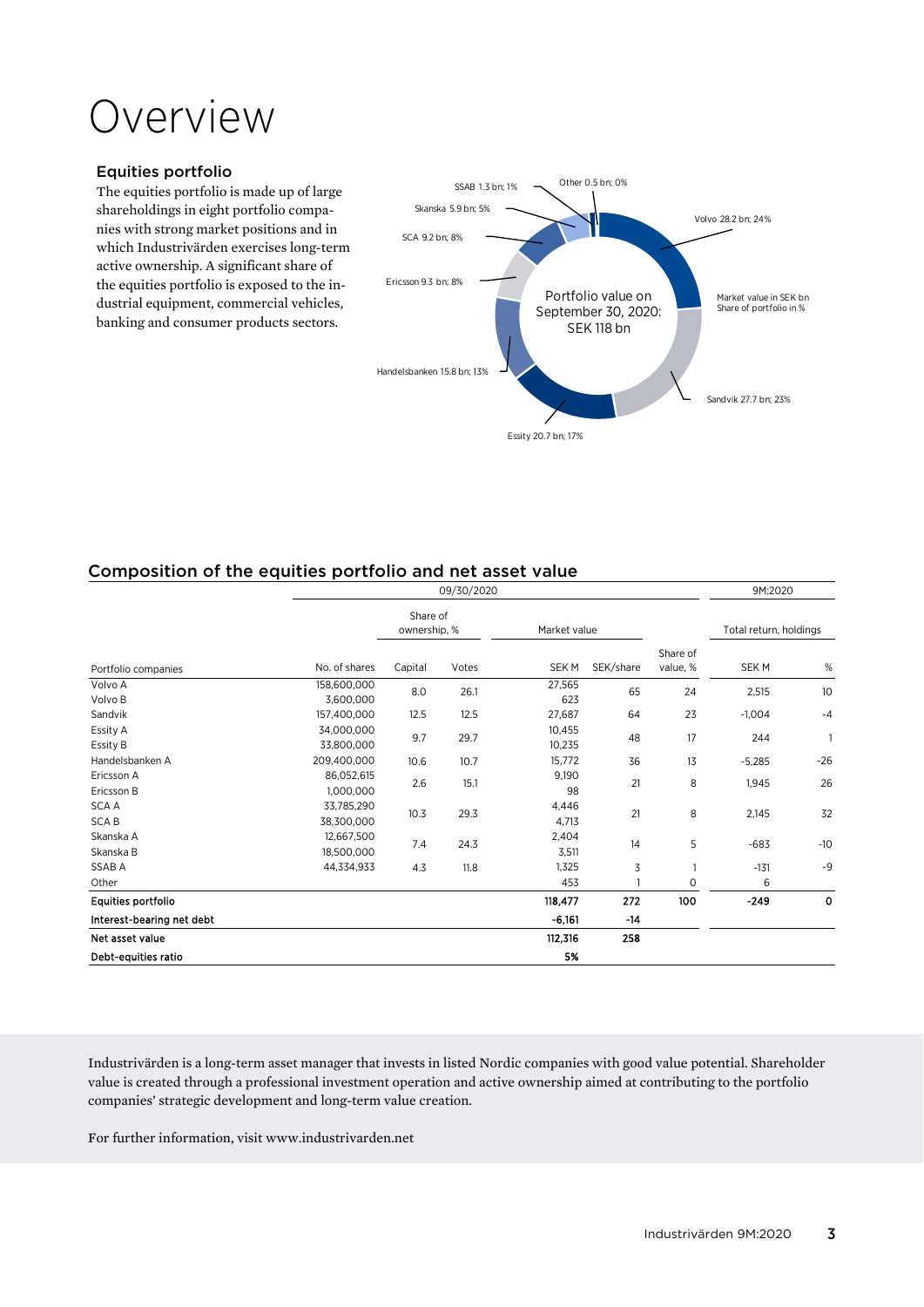# Performance

### Net asset value

Net asset value on September 30, 2020, was SEK 112.3 billion, or SEK 258 per share, a decrease of SEK 1 per share during the first nine months of 2020. Including reinvested dividend, the change in net asset value was 0%. The total return index (SIXRX) increased by 8% during the same period.

During the last five- and ten-year periods, net asset value grew annually by 12% and 10%, respectively, including reinvested dividend. The total return index (SIXRX) increased by 12% and 11%, respectively, during the same periods.

Net asset value, September 30, 2020

|                      |        | 09/30/2020 | 12/31/2019 |           |  |
|----------------------|--------|------------|------------|-----------|--|
|                      | SEK bn | SEK/share  | SEK bn     | SEK/share |  |
| Equities portfolio   | 118.5  | 272        | 116.7      | 268       |  |
| Interest-bearing net |        |            |            |           |  |
| debt                 | $-6.2$ | -14        | $-4.0$     | -9        |  |
| Net asset value      | 112.3  | 258        | 112 7      | 259       |  |

Growth in net asset value, 10 years



### Equities portfolio

During the first nine months of 2020 the value of the equities portfolio, adjusted for purchases and sales, decreased by SEK 0.3 billion. On September 30, 2020, the equities portfolio was worth SEK 118.5 billion, or SEK 272 per share.

The largest contributors in value in Industrivärden's equites portfolio during the period were Volvo with SEK 2.5 billion, SCA with SEK 2.1 billion and Ericsson with SEK 1.9 billion. These shareholdings showed a higher total return than the total return index (SIXRX). Handelsbanken, Skanska and SSAB showed a substantially lower total return than the total return index (SIXRX), as shown in the table on page 3.

 The total return for the shareholdings for a longer time period is shown in the table to the right.



Performance of shareholdings, 3 years

| Annual average total return, %                      |     |
|-----------------------------------------------------|-----|
| Class of shares                                     |     |
| Ericsson A                                          | 33  |
| Ericsson B                                          | 30  |
| SCA A*                                              | 24  |
| SCA B*                                              | 23  |
| Essity A*                                           | 14  |
| Essity B*                                           | 13  |
| Total return index (SIXRX)                          | 11  |
| Sandvik                                             | 9   |
| Volvo A                                             | 7   |
| Volvo B                                             | 7   |
| Skanska B                                           | 3   |
| SSAB A                                              | -7  |
| Handelsbanken A                                     | -11 |
| *⊏ do de la clata de la distribución de la contra O |     |

\*For calculation method, see page 9.

### Cash flow

#### *Investment activities*

During the first nine months of 2020 shares were purchased in Volvo A for SEK 650 M, in Handelsbanken A for SEK 382 M, in SCA B for SEK 355 M, in Sandvik for SEK 307 M and in Essity B for SEK 296 M.

### *Dividend paid out*

The Annual General Meeting voted in favor of the Boards' proposal to not pay any dividend for the 2019 financial year.

### *Dividends received*

Against the background of the uncertainty caused by the COVID-19-pandemic, the Annual General Meetings in a number of the portfolio companies have decided to not pay any dividend. Ericsson have decided to pay dividend and the Boards' of Essity and Skanska have proposed Extraordinary General Meetings to decide on dividend. During the first nine months of 2020, dividends received amounted to SEK 65 M (4,093).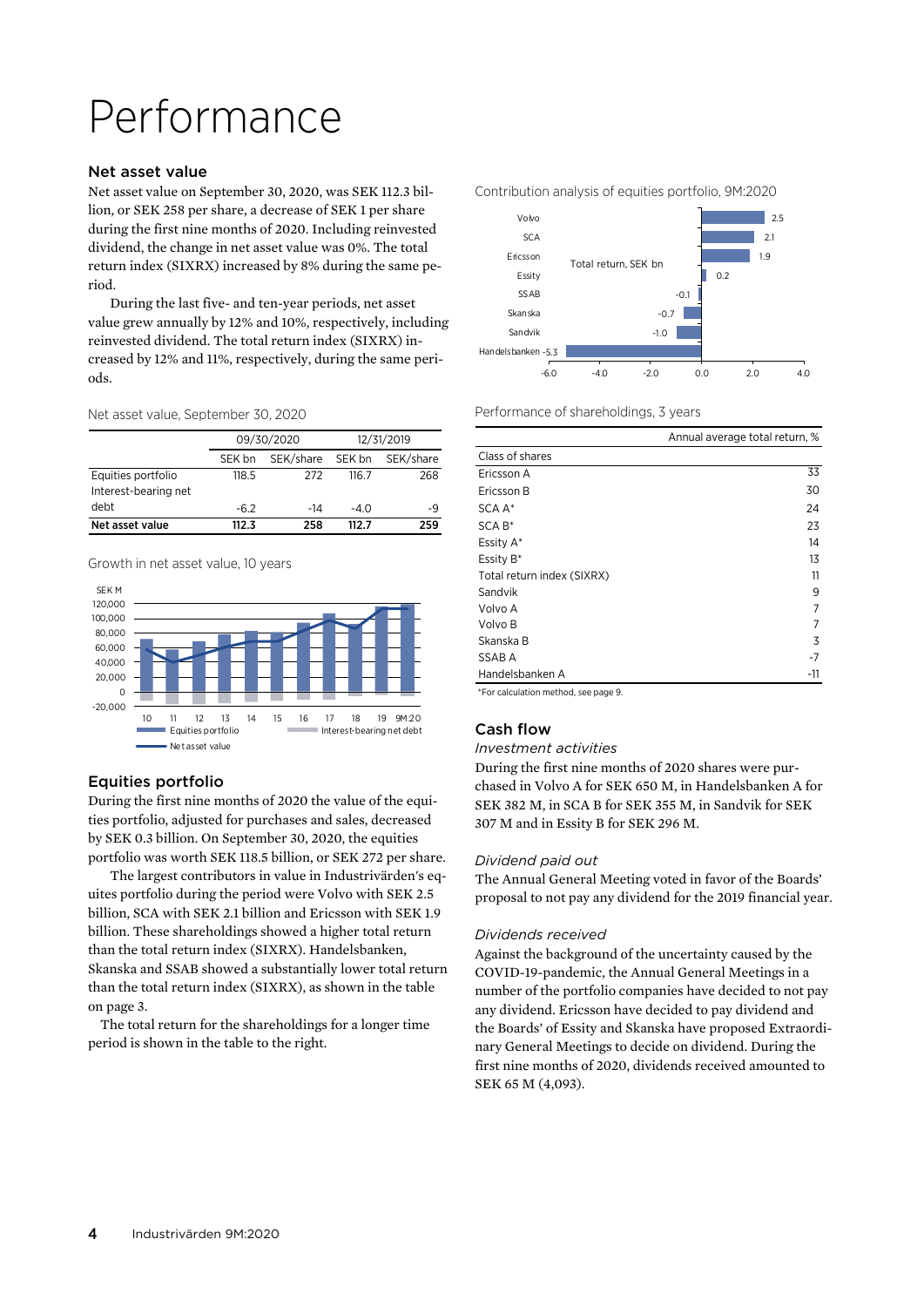### *Management cost*

The management cost during the first nine months of 2020 was SEK 97 M (92), which on a yearly basis corresponds to 0.11% (0.12%) of the equities portfolio's value on September 30, 2020.

### Financing

### *Interest-bearing net debt*

Interest-bearing net debt amounted to SEK 6.2 billion (3.6) on September 30, 2020. The debt-equities ratio was 5% (3%), and the equity ratio was 94% (96%). The debt-equities ratio is calculated as interest-bearing net debt in relation to the market value of the equities portfolio.

During the first quarter of 2020, two new bonds were issued for a total of SEK 2.0 billion within the framework of the existing MTN program. The bonds pertain mainly to refinancing and have three- and five-year maturities, respectively. During the second quarter, investment capacity was further strengthened through increases to existing bonds with remaining maturities of two and three years, respectively, by a total of SEK 1.5 billion. The terms of the loans are available on the Company's website.

No part of Industrivärden's borrowings is conditional upon any covenants.

#### Interest-bearing net debt, September 30, 2020

|                                           | 30/09/2020 | 31/12/2019 |
|-------------------------------------------|------------|------------|
| MTN program                               | 5,752      | 3,055      |
| Commercial paper                          |            | 900        |
| Provisions for pensions                   | 47         | 68         |
| Other interest-bearing liabilities        | 527        | 232        |
| <b>Total interest-bearing liabilities</b> | 6,326      | 4.255      |
| Less:                                     |            |            |
| Interest-bearing receivables              | $-165$     | $-167$     |
| Cash and cash equivalents                 |            | -56        |
| Total                                     | 6,161      | 4.032      |

Development of interest-bearing net debt, 5 years



### *Credit rating*

S&P Global Ratings has assigned Industrivärden a credit rating of A+/Stable/A-1. The rating was confirmed on May 14, 2020.

### Industrivärden share data

#### *Share performance*

The market prices for Industrivärden's Class A and C shares on September 30, 2020, were SEK 242.80 and SEK 238.90, respectively. The corresponding prices on December 31, 2019, were SEK 232.00 and SEK 225.90, respectively.

The total return during the first nine months of 2020 was 5% for the Class A and 6% for the Class C shares. The total return index (SIXRX) increased by 8% during the same period. The total return for longer periods of time are shown in the table on page 1 and for specific years in the chart below.

Value performance for respective years



At the 2011 Annual General Meeting, a share conversion clause was added to the Articles of Association. Shareholders have the right at any time to request conversion of Class A shares to Class C shares. During the first nine months of 2020, 1,071,556 shares were converted.

Share structure, September 30, 2020

|               |               |              | Capital, | Votes. |
|---------------|---------------|--------------|----------|--------|
| Share class   | No. of shares | No. of votes | %        | %      |
| A (1 vote)    | 267.111.784   | 267.111.784  | 61.4     | 94.1   |
| C (1/10 vote) | 168.098.093   | 16.809.809   | 38.6     | 5.9    |
| Total         | 435,209,877   | 283.921.593  | 100.0    | 100.0  |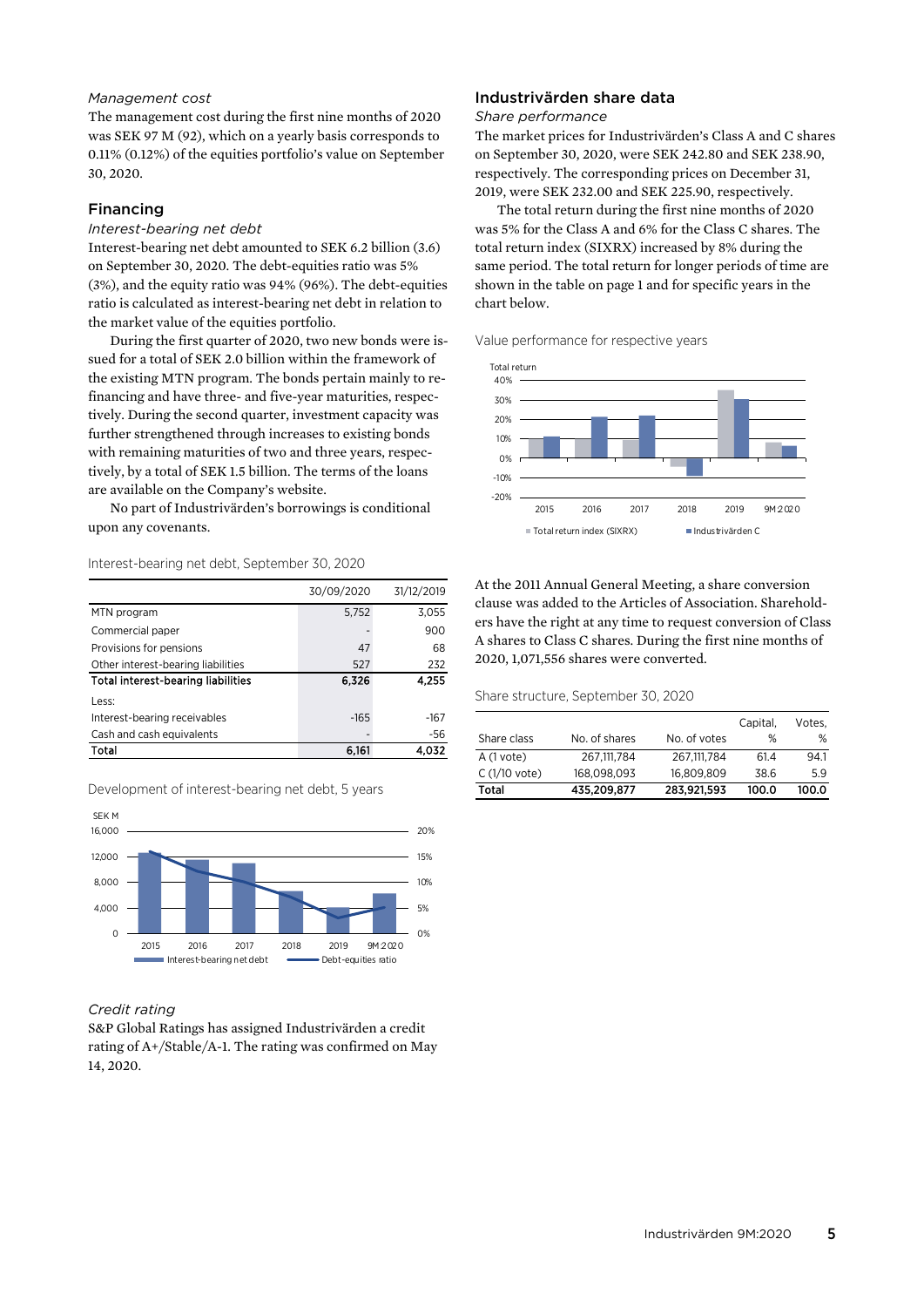### Accounting policies

This interim report has been prepared in accordance with IAS 34 Interim Financial Reporting. The consolidated financial statements have been prepared in accordance with International Financial Reporting Standards (IFRS) as endorsed by the EU, and the Swedish Annual Accounts Act. The Parent Company's financial statements have been prepared in accordance with RFR 2 – Accounting for Legal Entities, and the Swedish Annual Accounts Act. New or amended IFRSs and IFRIC interpretations have not had any material effect on the Group's or Parent Company's earnings or financial position.

### Risks and uncertainties

The dominant risk in Industrivärden's business is share price risk, i.e., the risk of a change in value caused by changes in share prices. A 1% change in the share price of the holdings in the equities portfolio as per September 30, 2020, would have affected its market value by approximately +/– SEK 1,200 M. Further information about risks and uncertainties is provided in the 2019 Annual Report.

### Impact of COVID-19-pandemic

During the ongoing COVID-19-pandemic, Industrivärden's operations have been managed without major disruptions. The company has continued low debt level and a good financial position.

The portfolio companies' have been impacted in various ways and successively taken measures to deal with the situation. Against the background of the uncertainty in the business environment, the Annual General Meetings in a number of the portfolio companies have decided to not pay any dividend. Ericsson have decided to pay dividend and the Boards' of Essity and Skanska have proposed Extraordinary General Meetings to decide on dividend.

### Related party transactions

No related party transactions that have significantly affected Industrivärden's financial position or result have taken place during the period.

### Events after the balance sheet date

No significant events have occurred after September 30, 2020.

*This interim report has not been reviewed by the Company's auditor.*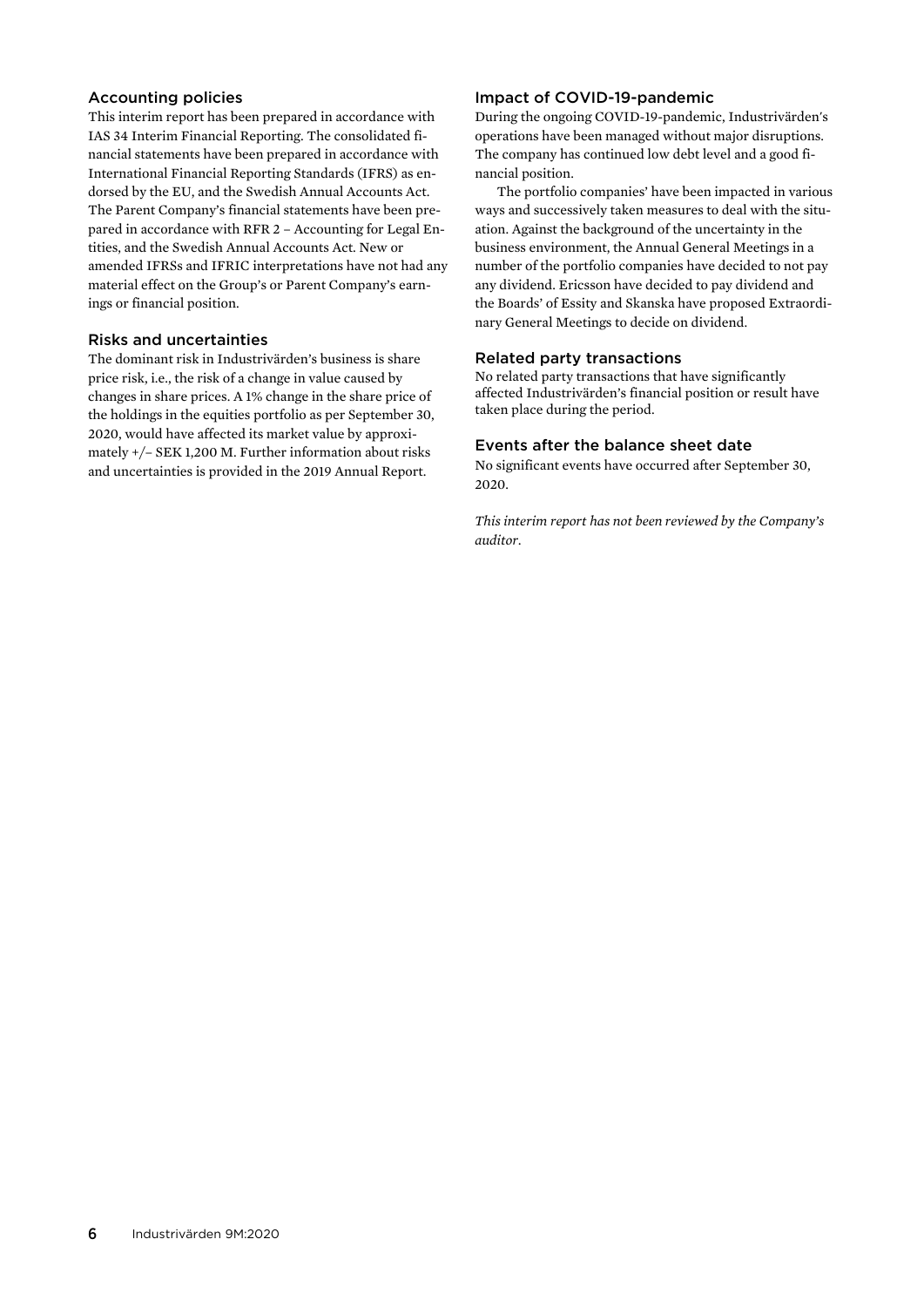# Financial statements

# Group, condensed

|                                                         | 2020      | 2019      | 2020      | 2019      | 2019      |
|---------------------------------------------------------|-----------|-----------|-----------|-----------|-----------|
| <b>SEKM</b>                                             | July-Sep. | July-Sep. | Jan.-Sep. | Jan.-Sep. | Jan.-Dec. |
| <b>INCOME STATEMENT</b>                                 |           |           |           |           |           |
| Dividend income                                         | 0         | 0         | 65        | 4,093     | 4,093     |
| Change in fair value of financial assets                | 5,575     | $-3,339$  | $-347$    | 14,015    | 25,983    |
| Management cost                                         | -27       | $-28$     | $-97$     | $-92$     | $-115$    |
| Operating income                                        | 5,548     | $-3,367$  | $-379$    | 18,016    | 29,961    |
| <b>Financial items</b>                                  | $-12$     | -8        | $-34$     | -23       | -31       |
| Income after financial items                            | 5,536     | $-3,375$  | $-413$    | 17,993    | 29,930    |
| $Tax^*$                                                 | $-43$     |           | $-15$     |           | -93       |
| Net income for the period                               | 5,493     | $-3,375$  | $-428$    | 17,993    | 29,837    |
| Earnings per share, SEK                                 | 12.62     | $-7.75$   | $-0.98$   | 41.34     | 68.56     |
| STATEMENT OF COMPREHENSIVE INCOME                       |           |           |           |           |           |
| Net income for the period                               | 5,493     | $-3,375$  | $-428$    | 17,993    | 29,837    |
| Items that are not to be reversed in the inc. statement |           |           |           |           |           |
| Actuarial gains and losses on pensions                  |           |           |           |           | 51        |
| Comprehensive income for the period                     | 5,493     | $-3,375$  | $-428$    | 17,993    | 29,888    |
| BALANCE SHEET as per end of period                      |           |           |           |           |           |
| Equities                                                |           |           | 118,477   | 104,368   | 116,750   |
| Other non-current assets                                |           |           | 10        | 16        | 14        |
| Total non-current assets                                |           |           | 118,487   | 104,384   | 116,764   |
| Cash and cash equivalents                               |           |           |           | 217       | 56        |
| Other current assets                                    |           |           | 200       | 177       | 191       |
| Total current assets                                    |           |           | 200       | 394       | 247       |
| <b>Total assets</b>                                     |           |           | 118,687   | 104,778   | 117,011   |
| Shareholders' equity                                    |           |           | 112,100   | 100,633   | 112,528   |
| Non-current interest-bearing liabilities                |           |           | 4,547     | 2,359     | 2,323     |
| Non-current non interest-bearing liabilities            |           |           | 163       | 27        | 137       |
| Total non-current liabilities                           |           |           | 4,710     | 2,386     | 2,460     |
| Current interest-bearing liabilities                    |           |           | 1,779     | 1,654     | 1,932     |
| Other liabilities                                       |           |           | 98        | 105       | 91        |
| <b>Total current liabilities</b>                        |           |           | 1,877     | 1,759     | 2,023     |
| Total shareholders' equity and liabilities              |           |           | 118,687   | 104,778   | 117,011   |
| <b>CASH FLOW</b>                                        |           |           |           |           |           |
| Dividend income                                         |           |           | 65        | 4,093     | 4,093     |
| Other                                                   |           |           | $-129$    | $-188$    | $-221$    |
| Cash flow from operating activities                     |           |           | $-64$     | 3,905     | 3,872     |
| Purchases/sales of shares                               |           |           | $-2,063$  | 1,560     | 1,163     |
| Cash flow from investing activities                     |           |           | $-2,063$  | 1,560     | 1,163     |
| Change interest-bearing liabilities                     |           |           | 2,071     | $-3,540$  | $-3,271$  |
| Dividend paid                                           |           |           |           | $-2,502$  | $-2,502$  |
| Other                                                   |           |           |           | 8         | 8         |
| Cash flow from financing activities                     |           |           | 2,071     | $-6,034$  | $-5,765$  |
| Cash flow for the period                                |           |           | -56       | -569      | -730      |
| Cash and cash equivalents at end of period              |           |           | 0         | 217       | 56        |

\* Pertains to deferred tax on temporary differences accounted for in subsidiaries that have no cash flow effect.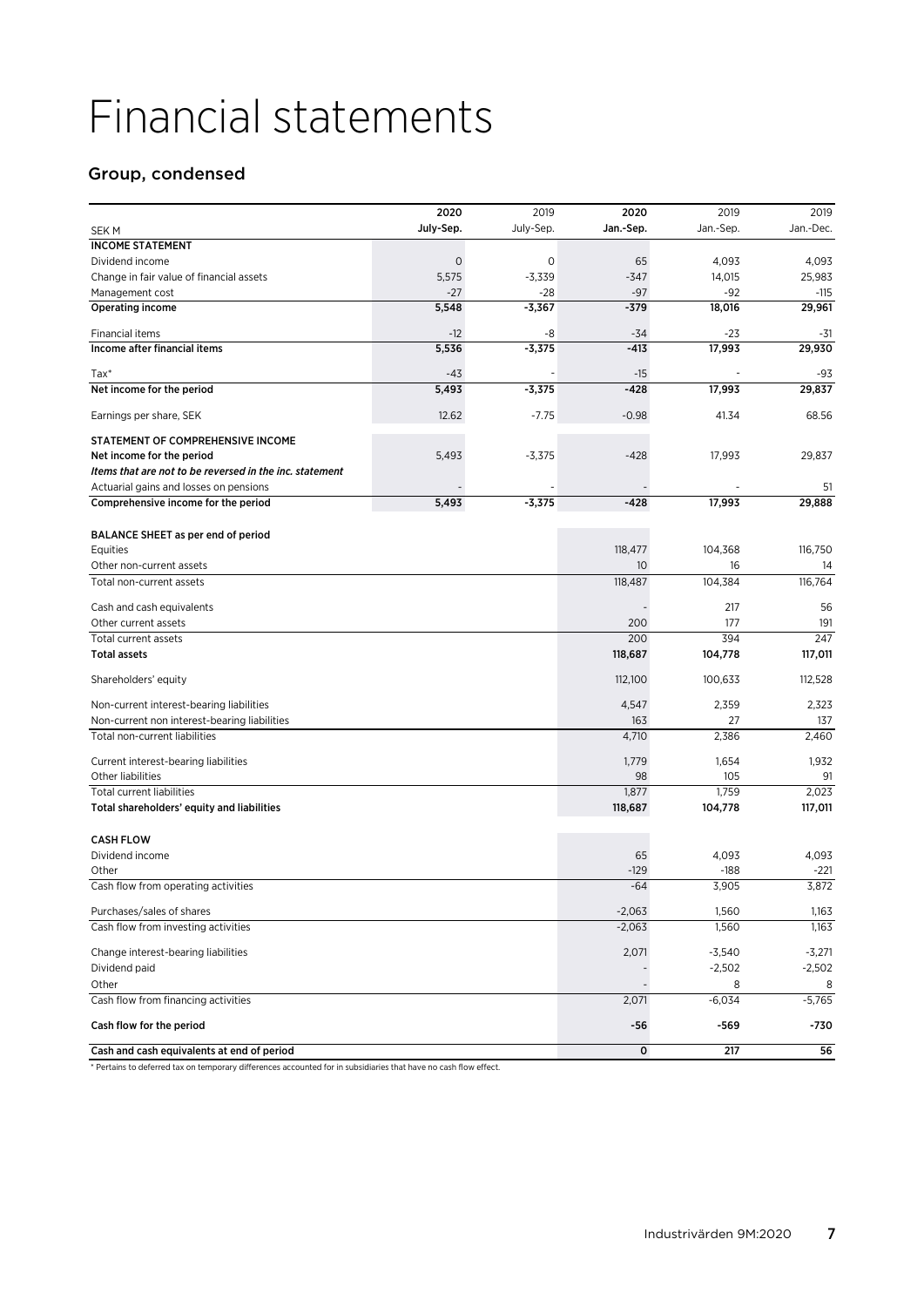## Group, condensed (cont.)

|                                                   | 2020      | 2019      | 2019      |
|---------------------------------------------------|-----------|-----------|-----------|
| SEK M                                             | Jan.-Sep. | Jan.-Sep. | Jan.-Dec. |
| <b>CHANGES IN SHAREHOLDERS' EQUITY</b>            |           |           |           |
| Opening shareholders' equity as per balance sheet | 112,528   | 85.142    | 85,142    |
| Comprehensive income for the period               | $-428$    | 17.993    | 29.888    |
| Dividend                                          |           | $-2.502$  | $-2.502$  |
| Closing shareholders' equity as per balance sheet | 112,100   | 100,633   | 112,528   |
|                                                   |           |           |           |
| INTEREST-BEARING NET DEBT at end of period        |           |           |           |
| Cash and cash equivalents                         |           | 217       | 56        |
| Interest-bearing assets                           | 165       | 167       | 167       |
| Non-current interest-bearing liabilities          | 4,547     | 2.359     | 2,323     |
| Current interest-bearing liabilities              | 1.779     | 1.654     | 1,932     |
| Interest-bearing net debt                         | 6,161     | 3.629     | 4,032     |

### Fair value measurement of financial instruments

In accordance with IFRS 13, financial instruments are measured at fair value according to a three level hierarchy. Classification is based on input data that is used in measuring the instruments. Instruments in Level 1 are valued according to quoted prices for identical instruments in an active market. Instruments in Level 2 are measured in a valuation model which uses input data that are directly or indirectly observable in the market. Instruments in Level 3 are measured using a valuation technique based on input data that are not observable in a market. No changes have been made between levels compared with the preceding year.

| 09/30/2020               | Level 1 | Level 2 | Level 3 | Total   |
|--------------------------|---------|---------|---------|---------|
| Assets                   |         |         |         |         |
| Equities                 | 118,024 |         | 453     | 118,477 |
| Derivatives, etc.        |         |         |         |         |
| <b>Total assets</b>      | 118,024 |         | 453     | 118,478 |
|                          |         |         |         |         |
|                          | Level 1 | Level 2 | Level 3 | Total   |
| <b>Liabilities</b>       |         |         |         |         |
| Derivatives, etc.        |         | 55      |         | 55      |
| <b>Total liabilities</b> |         | 55      |         | 55      |

## Parent Company, condensed

|                                            | 2020      | 2019      | 2019      |
|--------------------------------------------|-----------|-----------|-----------|
| SEK M                                      | Jan.-Sep. | Jan.-Sep. | Jan.-Dec. |
| <b>INCOME STATEMENT</b>                    |           |           |           |
| Operating income                           | 2,438     | 11,212    | 19,876    |
| Income after financial items               | 2,403     | 11,190    | 19,846    |
| Income for the period                      | 2,403     | 11,190    | 19,846    |
| Comprehensive income for the period        | 2,403     | 11,190    | 19,897    |
| BALANCE SHEET as per end of period         |           |           |           |
| Non-current assets                         | 72,749    | 60,404    | 69,314    |
| Current assets                             | 159       | 134       | 149       |
| <b>Total assets</b>                        | 72,908    | 60,538    | 69,463    |
| Shareholders' equity                       | 66,030    | 54,921    | 63,627    |
| Non-current liabilities                    | 4,602     | 2,386     | 2,367     |
| <b>Current liabilities</b>                 | 2,276     | 3,231     | 3,469     |
| Total shareholders' equity and liabilities | 72,908    | 60,538    | 69,463    |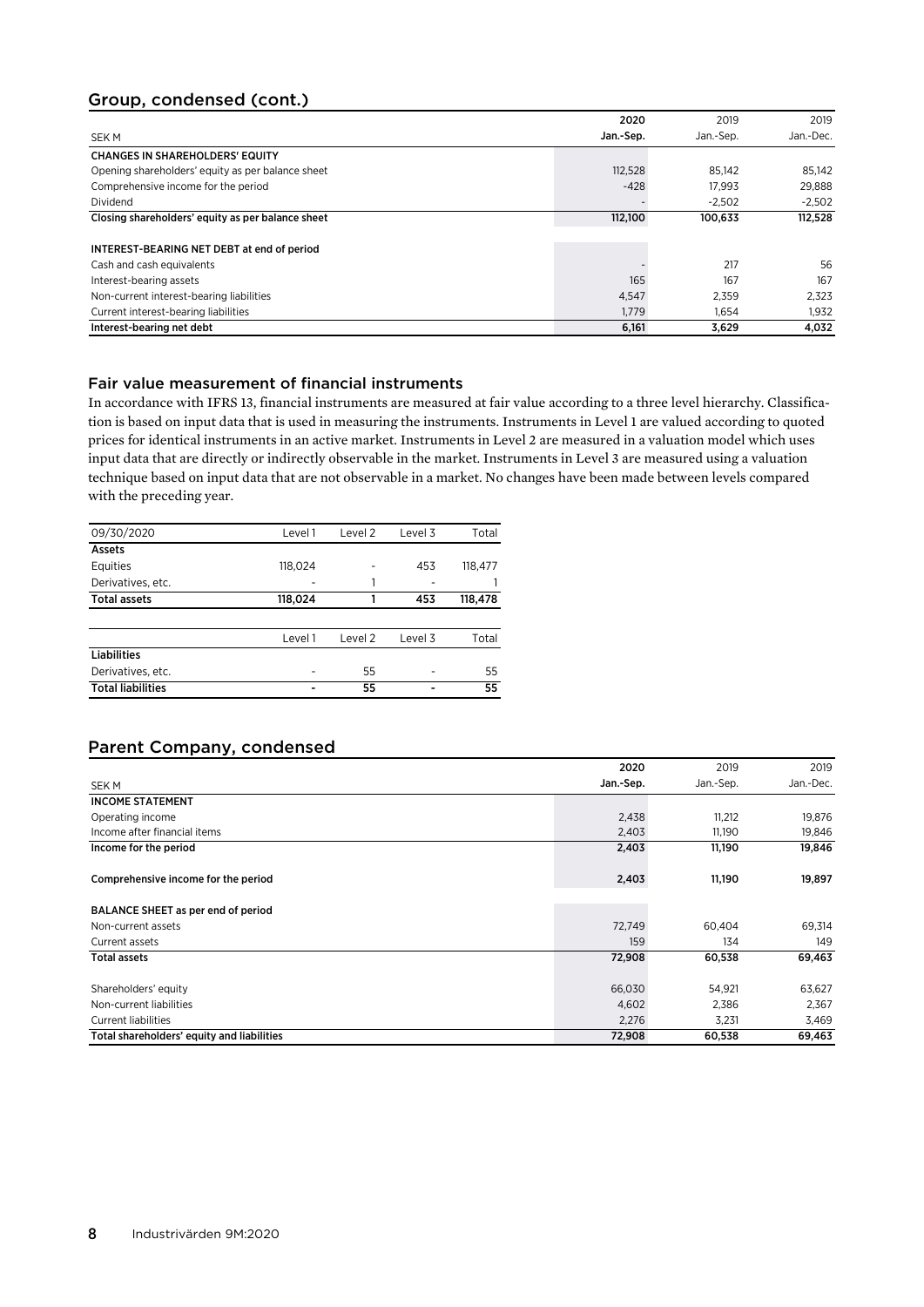# Definitions

This report includes financial key ratios that are based on IFRS. In addition, other key ratios (Alternative Performance Measures – APMs) are used by the Company and other interests to describe the Group's operations and which cannot be discerned or derived from the financial statements. These APMs are to be regarded as a complement to the financial reporting presented in accordance with IFRS. It should be noted that the APMs defined below may differ somewhat from other companies' definitions of the same terms.

## Change in value of shares

For shares held at both the start and end of the year, the change in market value consists of the difference in value between these two points in time. For shares sold during the year, the change in market value consists of the difference between the sales price of the shares and their value at the start of the year. For shares acquired during the year, the change in market value consists of the difference between the cost of the shares and their value at the end of the year.

### Debt-equities ratio

Interest-bearing net debt in relation to the market value of the equities portfolio.

### Earnings per share

Net income for the year divided by the total number of shares outstanding.

## Equity ratio

Shareholders' equity as a share of total assets.

### Interest-bearing net debt

Interest-bearing liabilities and pension liabilities less cash and cash equivalents and interest-bearing receivables.

### Market value of equities portfolio

The value of the equities portfolio based on market prices on the balance sheet date.

### Net asset value

The market value of the equities portfolio less interestbearing net debt.

### Net asset value including reinvested dividend

To calculate the development of net asset value before dividends paid out, the dividends paid out by the Company are recalculated to take into account the performance of the listed portfolio. This gives a measure of how net asset value would have developed if Industrivärden had not paid any dividend.

## Total return, Essity and SCA

The total returns for Essity and SCA have been calculated as the respective companies' share of the original company SCA's total return before the split (based on the share of value prior to the split), and thereafter based on the value performance of the respective companies. The split was carried out on June 9, 2017, and the first day of trading in Essity's stock was June 15, 2017.

### Total return, shares

Change in the share price taking into account reinvested dividends. The total return is compared against the total return index (SIXRX), which indicates the price development including reinvested dividends for stocks listed on the Stockholm Stock Exchange.

### Total return, shareholding

Change in value of a shareholding included reinvested dividend. Reported only for the current reporting period.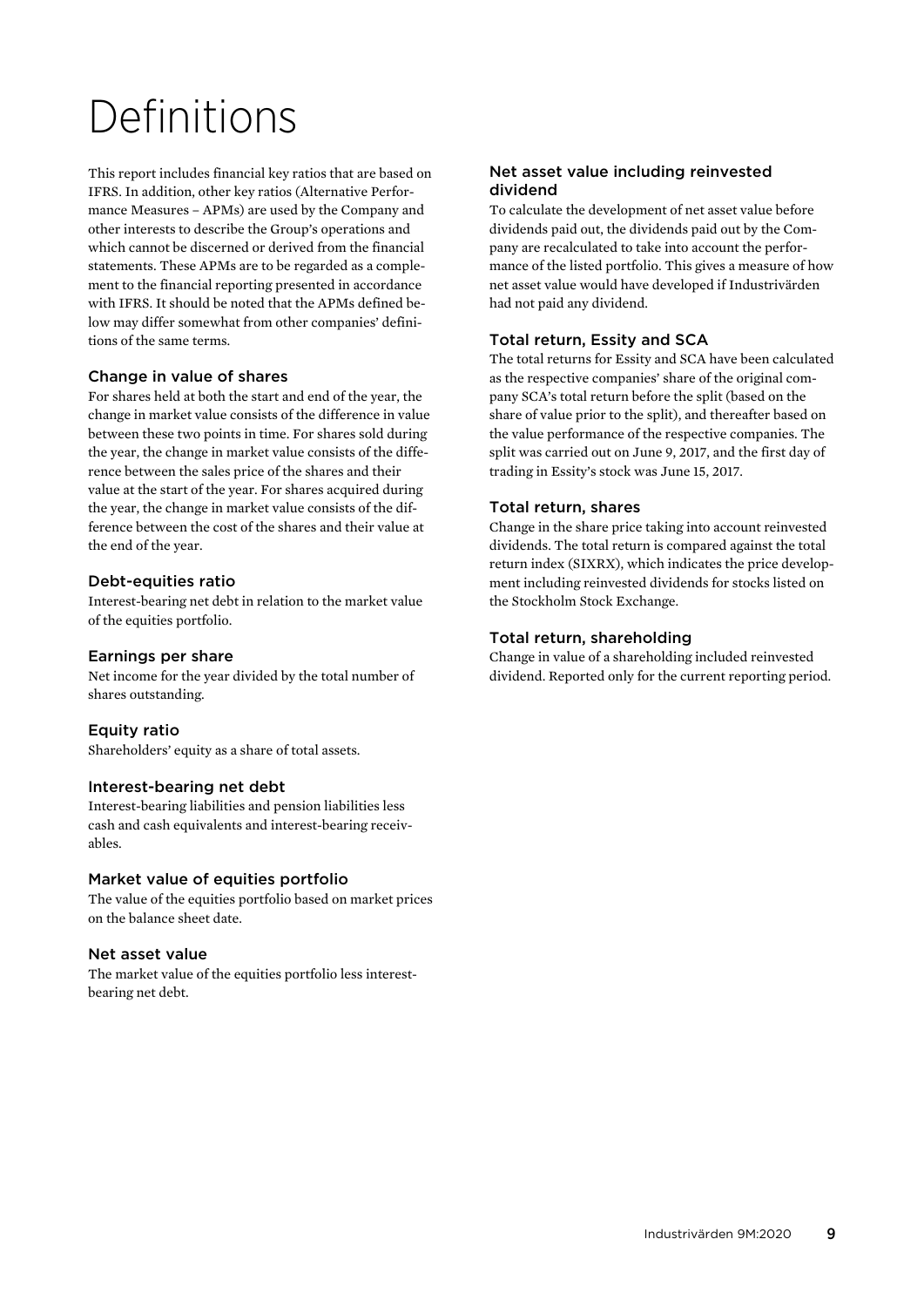# Information

### Financial calendar

Year-end report 2020: February 9, 2021 Annual report 2020: February 25, 2021 Interim report January-March: April 9, 2021 Annual General Meeting: April 21, 2021 Interim report January-June: July 6, 2021 Interim report January-September: October 11, 2021

### Contact persons

Sverker Sivall, Head of Corporate Communications and Sustainability Phone: +46-8-666 64 19 Email: ssl@industrivarden.se Jan Öhman, CFO Phone: +46-8-666 64 45 Email: jon@industrivarden.se

## Contact information

AB Industrivärden (publ) Box 5403, SE-114 84 Stockholm, Sweden Registered office: Stockholm Reg. no.: 556043-4200 Switchboard: +46-8-666 64 00 info@industrivarden.se www.industrivarden.net

### Ticker codes, Class C shares

INDUC:SS i Bloomberg INDUc.ST i Reuters INDU C i NASDAQ OMX

## Publication

This information is such that AB Industrivärden is required to make public pursuant to the EU Market Abuse Regulation. The information was submitted for publication, through the agency of the Head of Corporate Communication and Sustainability stated above, at 10:00 a.m. CEST on October 6, 2020.